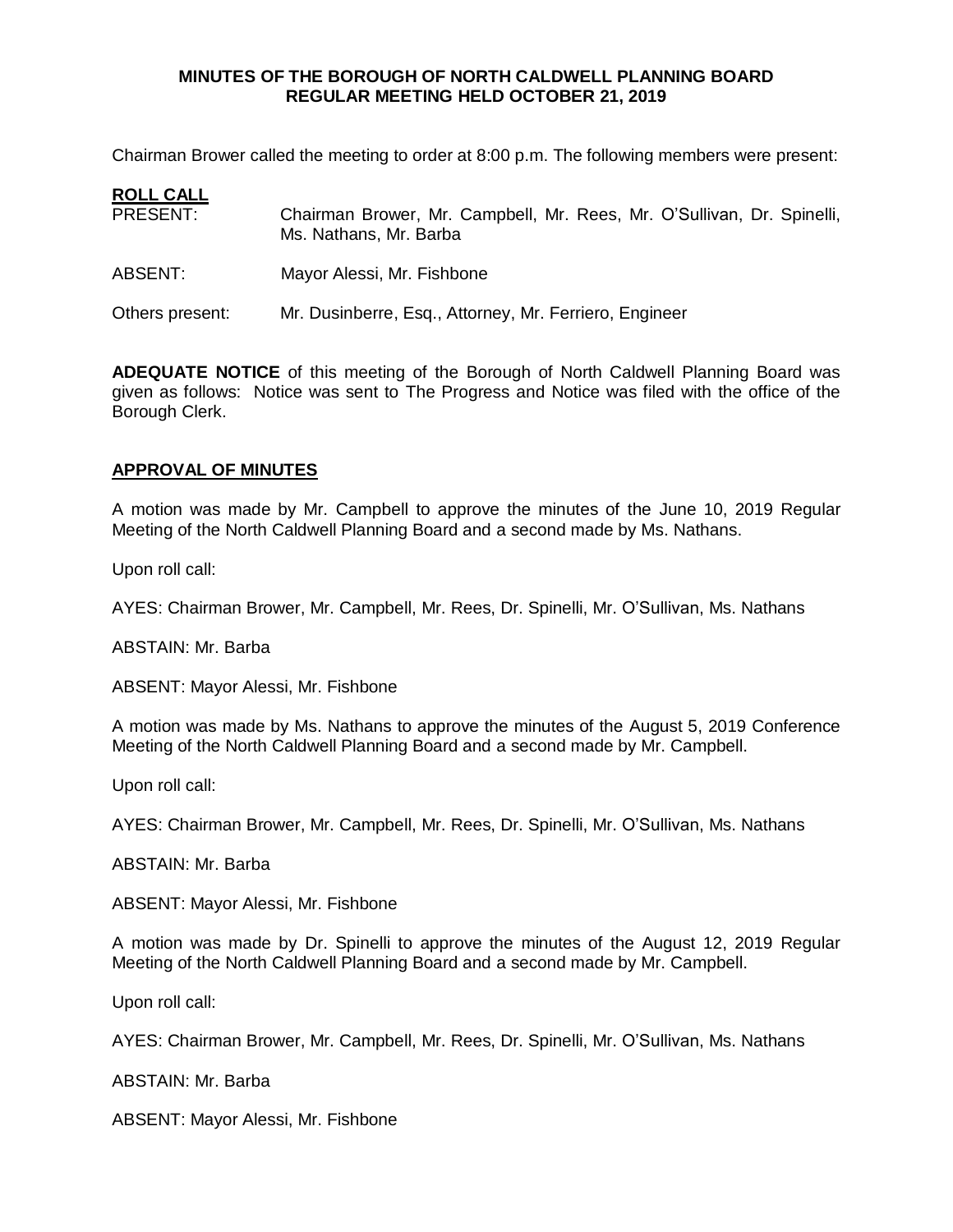**THE MINUTES OF THE BOROUGH OF NORTH CALDWELL PLANNING BOARD REGULAR MEETING HELD OCTOBER 21, 2019 Page 2**

#### **MEMORIALIZATION**

A motion was made by Dr. Spinelli to approve a Resolution of Memorialization in the matter of 70 Grandview Avenue, LLC (Amended and Final Major Subdivision, Block 1903, Lot 2, 69-72 Grandview Avenue with de minimus exceptions) and a second made by Mr. Campbell.

Upon roll call:

AYES: Chairman Brower, Mr. Campbell, Dr. Spinelli, Mr. O'Sullivan

ABSTAIN: Mr. Rees, Mr. Barba, Ms. Nathans

ABSENT: Mayor Alessi, Mr. Fishbone

### **ITEMS FOR DISCUSSION**

None.

## **APPLICATIONS**

APPLICATION FOR MINOR SUBDIVISION Mr. Mariusz Mojek 107 & 115 West Greenbrook Road North Caldwell, NJ 07006 Block 1800, Lot 2 & Block 1801, Lot 10

Mr. Michael Piromalli, Esq. of the firm Gaccione Pomaco from Belleville, New Jersey entered an appearance as Counsel on behalf of the applicant, Mr. Mariusz Mojek. Mr. Piromalli introduced himself and summarized the properties and the application.

Mr. Piromalli clarified the typographical errors on the Minor Subdivision Plan submitted with the application. He confirmed that 109 West Greenbrook Road (Block 1800, Lot 11) is not owned by MPB Hoist & Crane LLC but is owned by Peter and Robin Young. Mr. Piromalli also confirmed that 119 West Greenbrook Road is not owned by MPB Hoist & Crane LLC but is owned by Obioma Ugboaja.

Mr. Piromalli noted that he intended to call two witnesses for the application. He would call the applicant, Mr. Mojek and he would call Mr. Anthony Kurus as the engineer.

Mr. Mariusz Mojek (aka Mark Mojek) 107 West Greenbrook Road, North Caldwell, New Jersey was presented as a witness and was sworn in by Mr. Dusinberre.

Mr. Mojek provided testimony that he owned both properties. He further testified that he plans to keep the existing shed that is onsite but it can be moved if necessary to accommodate property line setbacks. He indicated that the shed does not sit on a foundation and can be easily relocated.

Chairman Brower invited members of the Board and staff to question the witness and no questions arose.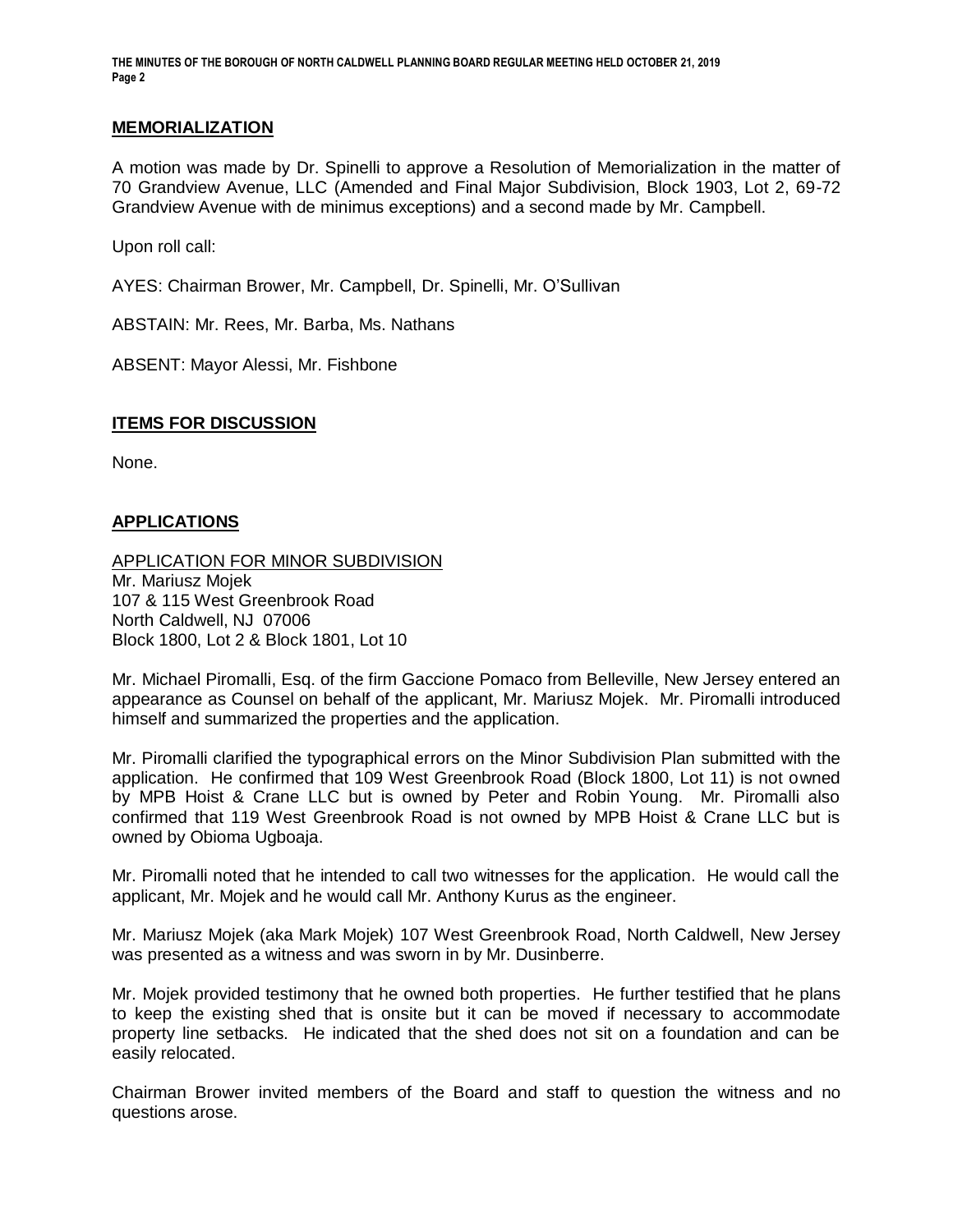**THE MINUTES OF THE BOROUGH OF NORTH CALDWELL PLANNING BOARD REGULAR MEETING HELD OCTOBER 21, 2019 Page 3**

At this time, Chairman Brower reviewed the policies and procedures of the Planning Board prior to opening it to the public relative to questions for Mr. Mojek.

Mr. Obioma Ugboaja, 119 West Greenbrook Road, asked if any variances were required in the application. Mr. Piromalli confirmed that no variances were requested.

Mr. Anthony Kurus, P.E., P.P. of Neglia Engineering Associates, 34 Park Avenue, Lyndhurst, New Jersey was presented as the next witness to be heard as a professional engineer. Mr. Kurus was sworn in by Mr. Dusinberre. Mr. Kurus summarized his educational background from Villanova University and Stevens Institute of Technology, 19 years of professional experience and professional licenses. Mr. Piromalli requested he be accepted as a professional witness for this application based on his testimony. The Board agreed.

Mr. Kurus testified that he had visited the site and was familiar with the site and the existing conditions. He reviewed the Subdivision Plan and the proposed lot line shift. He testified that the subdivision would not create any new lots, non-conformities or needs for a variance. He reiterated that the minor subdivision application starts with two existing conforming lots and proposes two new conforming lots.

Mr. Piromalli asked Mr. Kurus if he had a chance to review the letter from Mr. Ferriero. Mr. Kurus testified that he received and reviewed the letter. Mr. Kurus testified that he has no exceptions to any items within the letter and will comply with all comments.

Chairman Brower opened the witness to the Board and the Board's professionals.

Mr. Rees asked for more detail on the impervious coverage calculations. Mr. Kurus testified that the proposed lots will result in impervious coverage of 6% and 29%, both of which fall below the maximum allowed calculation of 30%. Mr. Rees asked for the calculations to be submitted to Mr. Ferriero for review to which Mr. Kurus had no objection.

Mr. Barba asked for Mr. Kurus to review the total resulting lots from the application. Mr. Kurus testified that the application starts with two conforming lots and proposes two conforming lots. The application does not create and additional lots nor does it eliminate any lots.

Being no further questions from the Board, Chairman Brower opened the meeting to the public relative to questions for Mr. Kurus.

Mr. Obioma Ugboaja, 119 West Greenbrook Road, asked about the proposed application's impact to noise and the length of time for any noise impacts. Mr. Piromalli testified that no new construction as part of this application.

Chairman Brower reiterated that any potential future applications will have their own process by which an application that is required to be submitted to the Board would be reviewed and subject to a public hearing similar to this hearing but with greater focus to construction details and related impacts.

Chairman Brower closed the meeting to the public.

There being no further public comments, the meeting was closed to the public by Chairman Brower.

Mr. Piromalli advised the Board that he had no further witnesses and briefly summarized the application and confirmed that the application will conform with Mr. Ferriero's letter.